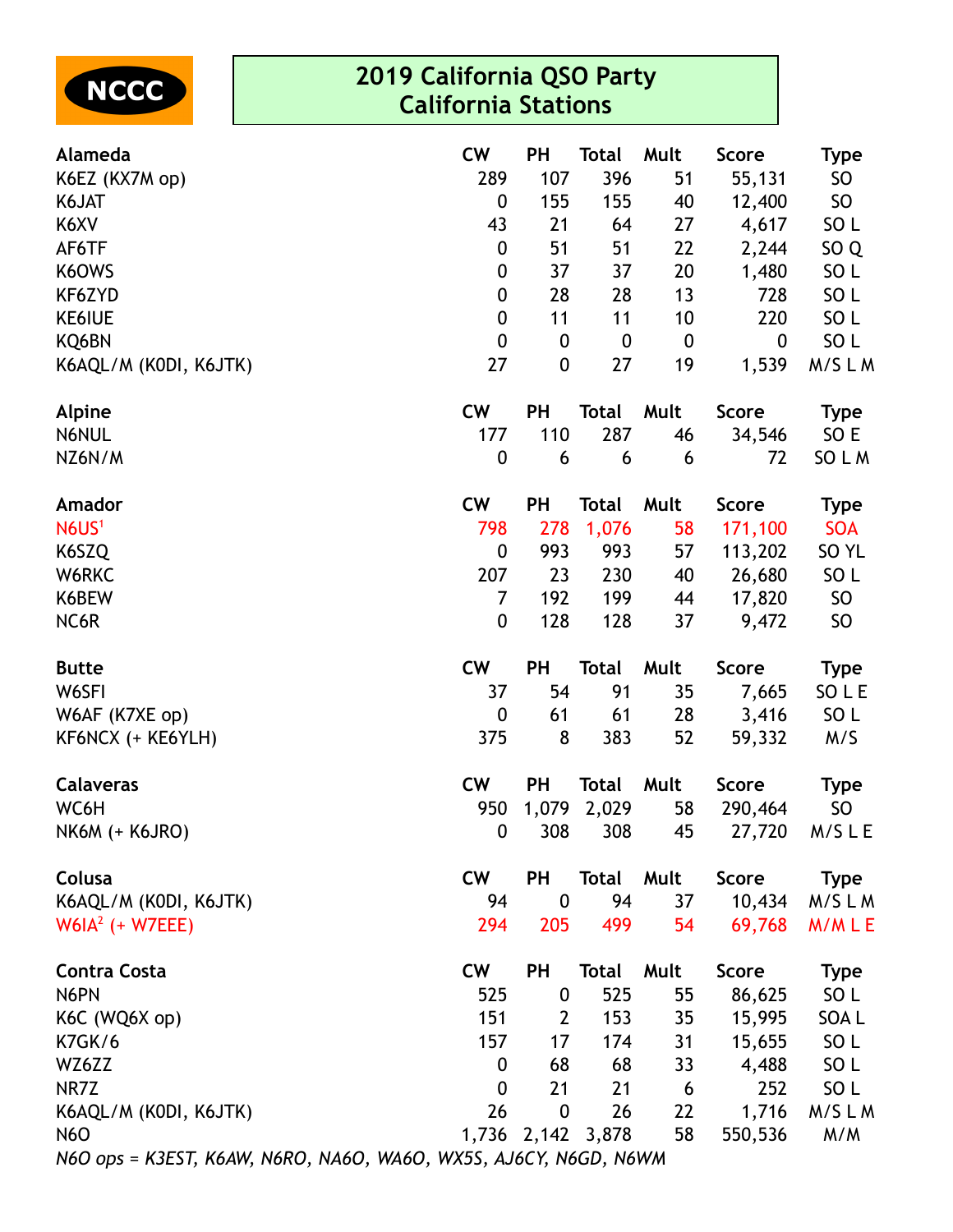

| <b>Del Norte</b>                                           | <b>CW</b>        | PH               | <b>Total</b> | Mult | Score        | <b>Type</b>      |
|------------------------------------------------------------|------------------|------------------|--------------|------|--------------|------------------|
| WA6ZDO                                                     | 0                | 182              | 182          | 50   | 18,200       | SO <sub>YL</sub> |
| KM6AFW                                                     | 89               | $\boldsymbol{0}$ | 89           | 43   | 11,481       | <b>SO</b>        |
| KE6ZYK                                                     | 0                | 72               | 72           | 42   | 6,048        | <b>SO</b>        |
| KJ6JKL                                                     | $\boldsymbol{0}$ | 51               | 51           | 29   | 2,958        | SO               |
| KM6AGE                                                     | 7                | $\boldsymbol{0}$ | 7            | 6    | 126          | SO <sub>L</sub>  |
| WB8YPO                                                     | 0                | 5                | 5            | 5    | 50           | <b>SO</b>        |
| W6HY (KE6ZYK, KJ6JKL, KM6AFW)                              | $\mathbf 0$      | 34               | 34           | 19   | 1,292        | M/S              |
| <b>El Dorado</b>                                           | <b>CW</b>        | PH               | <b>Total</b> | Mult | <b>Score</b> | Type             |
| WE6Z                                                       | 663              | 542              | 1,205        | 58   | 178,234      | <b>SOA</b>       |
| K6LRN                                                      | 574              | $\boldsymbol{0}$ | 574          | 57   | 98,154       | SO               |
| AF6SA                                                      | 319              | 245              | 564          | 51   | 73,797       | <b>SOA</b>       |
| K6OK                                                       | 52               | 392              | 444          | 54   | 50,760       | SOA              |
| KE6GLA                                                     | 129              | 183              | 312          | 49   | 36,897       | SO <sub>L</sub>  |
| W6RC <sup>3</sup>                                          | 28               | 23               | 51           | 17   | 2,210        | <b>SOAL</b>      |
| Fresno                                                     | <b>CW</b>        | <b>PH</b>        | <b>Total</b> | Mult | <b>Score</b> | <b>Type</b>      |
| W6F (AK7G op)                                              | 381              | 3                | 384          | 52   | 59,748       | SO <sub>1</sub>  |
| K6AAB                                                      | 10               | $\overline{2}$   | 12           | 10   | 340          | SO <sub>L</sub>  |
| K6AQL/M (KODI, K6JTK)                                      | 44               | $\mathbf 0$      | 44           | 26   | 3,432        | M/SLM            |
| Glenn                                                      | <b>CW</b>        | <b>PH</b>        | <b>Total</b> | Mult | <b>Score</b> | Type             |
| N6GK <sup>4</sup> (KD6WKY op)                              | 157              | 88               | 245          | 46   | 29,762       | <b>SOALE</b>     |
| K6AQL/M (KODI, K6JTK)                                      | 17               | $\boldsymbol{0}$ | 17           | 13   | 663          | M/SLM            |
| Humboldt                                                   | <b>CW</b>        | <b>PH</b>        | <b>Total</b> | Mult | <b>Score</b> | <b>Type</b>      |
| W6JTI                                                      | 444              | 55               | 499          | 55   | 79,310       | SO <sub>L</sub>  |
| AA6DX                                                      | 73               | 57               | 130          | 41   | 13,653       | <b>SO</b>        |
| KG6LHW <sup>5</sup>                                        | $\Omega$         | 111              | 111          | 33   |              | 7,326 M/MLE      |
| KG6LHW ops = KG6LHW, KK6SYJ, WA6NBG, KK6MPV, KB6DE, KK6MPT |                  |                  |              |      |              |                  |
| Imperial                                                   | <b>CW</b>        | <b>PH</b>        | <b>Total</b> | Mult | <b>Score</b> | <b>Type</b>      |
| K6QK (N7CW, K6ZH, N6EEG, N6ERD)                            | 938              | 1,015            | 1,953        | 57   | 276,108      | M/SE             |
| N6M (N7TY, K6LL, W6RW, AE7DW)                              | 962              | 804              | 1,766        | 57   | 256,158      | M/S E            |
| <b>NC6Q (+ AJ6JG)</b>                                      | 497              | 5                | 502          | 55   | 82,555       | M/S E            |
| Inyo                                                       | <b>CW</b>        | PH               | Total        | Mult | <b>Score</b> | <b>Type</b>      |
| N6OV (+ AA7GK, K6UN, AD6NR)                                | $\mathbf 0$      | 740              | 740          | 58   | 85,840       | M/S              |
| W7KRF (+ AG6WM)                                            | $\mathbf 0$      | 56               | 56           | 16   | 1,792        | $M/S$ L          |
| Kern                                                       | <b>CW</b>        | <b>PH</b>        | Total        | Mult | <b>Score</b> | <b>Type</b>      |
| K6FA                                                       |                  |                  |              |      |              |                  |
|                                                            | 96               | $\boldsymbol{0}$ | 96           | 36   | 10,368       | SO <sub>Q</sub>  |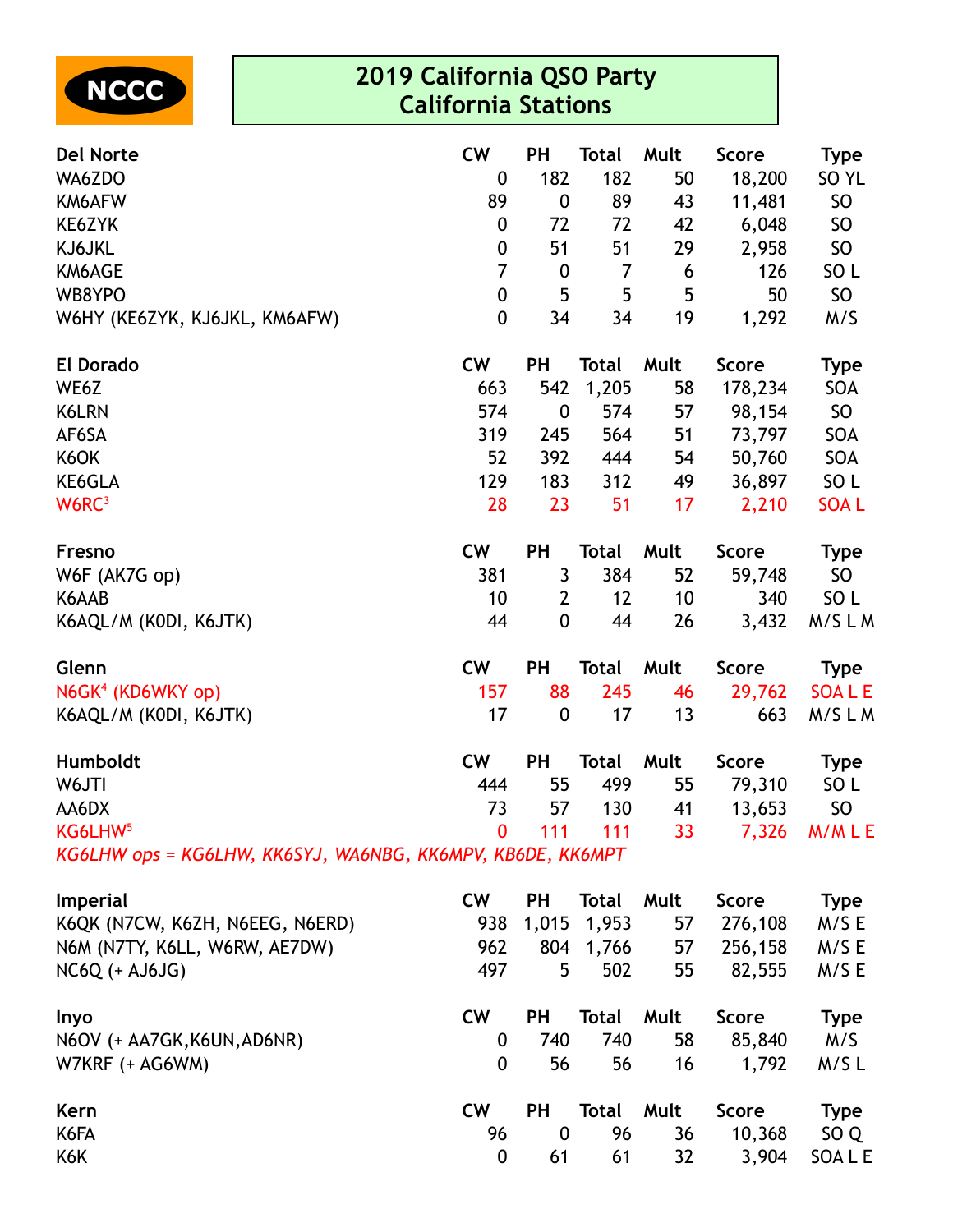

| Kern                                                | <b>CW</b>        | <b>PH</b>        | <b>Total</b> | Mult | <b>Score</b> | <b>Type</b>      |
|-----------------------------------------------------|------------------|------------------|--------------|------|--------------|------------------|
| KN6Y                                                | 15               | 13               | 28           | 12   | 852          | SO <sub>L</sub>  |
| N6FD                                                | $\boldsymbol{0}$ | 12               | 12           | 9    | 216          | SO L M           |
| K6AQL/M (KODI, K6JTK)                               | 69               | $\boldsymbol{0}$ | 69           | 27   | 5,589        | M/SLM            |
| <b>Kings</b>                                        | <b>CW</b>        | <b>PH</b>        | <b>Total</b> | Mult | <b>Score</b> | <b>Type</b>      |
| $K6M6$ (+ NI6G, WB6HYD)                             | 784              | 225              | 1,009        | 58   | 162,516      | M/SLE            |
| K6AQL/M (KODI, K6JTK)                               | 45               | $\boldsymbol{0}$ | 45           | 25   | 3,375        | M/SLM            |
| Lake                                                | <b>CW</b>        | PH               | <b>Total</b> | Mult | <b>Score</b> | <b>Type</b>      |
| N6ZFO                                               | 945              | 230              | 1,175        | 58   | 191,110      | <b>SO</b>        |
| AJ6CE                                               | $\boldsymbol{0}$ | 56               | 56           | 13   | 1,456        | SO <sub>L</sub>  |
| $KZ6T^7$ (+ KF6LMB)                                 | $\bf{0}$         | 58               | 58           | 25   | 2,900        | M/SL             |
| Lassen                                              | <b>CW</b>        | PH               | <b>Total</b> | Mult | <b>Score</b> | <b>Type</b>      |
| K6ME                                                | 153              | 1                | 154          | 41   | 18,901       | <b>SO</b>        |
| K6JDW (+ K6JBH)                                     | $\boldsymbol{0}$ | 177              | 177          | 48   | 16,992       | M/SL             |
| K6JBH (+ KF6TAG)                                    | $\boldsymbol{0}$ | 128              | 128          | 33   | 8,448        | M/S              |
| Los Angeles                                         | <b>CW</b>        | <b>PH</b>        | <b>Total</b> | Mult | <b>Score</b> | <b>Type</b>      |
| K6LA                                                | 958              | 1,192            | 2,150        | 58   | 304,964      | <b>SO</b>        |
| KM6Z                                                | 619              | 78               | 697          | 57   | 114,741      | SOA L            |
| W6AFA                                               | $\mathbf 0$      | 867              | 867          | 57   | 98,838       | <b>SO</b>        |
| N6RV                                                | 401              | 66               | 467          | 55   | 73,425       | SOA L            |
| AI6V                                                | 267              | 40               | 307          | 53   | 46,693       | SO               |
| N6NO                                                | 266              | $\boldsymbol{0}$ | 266          | 52   | 41,496       | SO <sub>L</sub>  |
| N6QD                                                | 245              | 6                | 251          | 48   | 35,856       | <b>SOA</b>       |
| WA6URY                                              | 242              | 30               | 272          | 44   | 34,584       | SO               |
| N2JNR                                               | 241              | 19               | 260          | 44   | 33,484       | SO <sub>L</sub>  |
| K6BA <sup>8</sup>                                   | 147              | 33               | 180          | 45   | 22,815       | SOA <sub>Q</sub> |
| N6AA                                                | 163              | $\boldsymbol{0}$ | 163          | 39   | 19,071       | <b>SO</b>        |
| W6JK                                                | 43               | 69               | 112          | 22   | 5,874        | SO <sub>L</sub>  |
| K6LDQ                                               | $\boldsymbol{0}$ | 84               | 84           | 30   | 5,040        | SO <sub>L</sub>  |
| KD6RMS                                              | 0                | 66               | 66           | 26   | 3,432        | SO L E           |
| AE6XC                                               | 0                | 65               | 65           | 25   | 3,250        | SO <sub>L</sub>  |
| KI6NAZ                                              | 1                | 36               | 37           | 18   | 1,350        | SOA L            |
| WA7BNM/6                                            | $\boldsymbol{0}$ | 19               | 19           | 12   | 456          | SO <sub>L</sub>  |
| KM6VEK                                              | 6                | $\overline{4}$   | 10           | 11   | 286          | SO L             |
| W6UE (N9JAM, N6AN)                                  | 413              | 211              | 624          | 57   | 94,677       | M/S              |
| N6ACS                                               | 119              | 178              | 297          | 52   | 37,076       | M/SL             |
| N6ACS ops = N6VI, K6JGZ, W6CMY, KM6NEA, KM6AEP      |                  |                  |              |      |              |                  |
| K6AQL/M (KODI, K6JTK)                               | 63               | $\boldsymbol{0}$ | 63           | 29   | 5,481        | M/SLM            |
| W6W                                                 | 143              | 226              | 369          | 54   | 47,574       | M/M              |
| W6W ops = KA6AIL, N6VOH, K6PWE, N6PZK, K6LPK, K6ZZU |                  |                  |              |      |              |                  |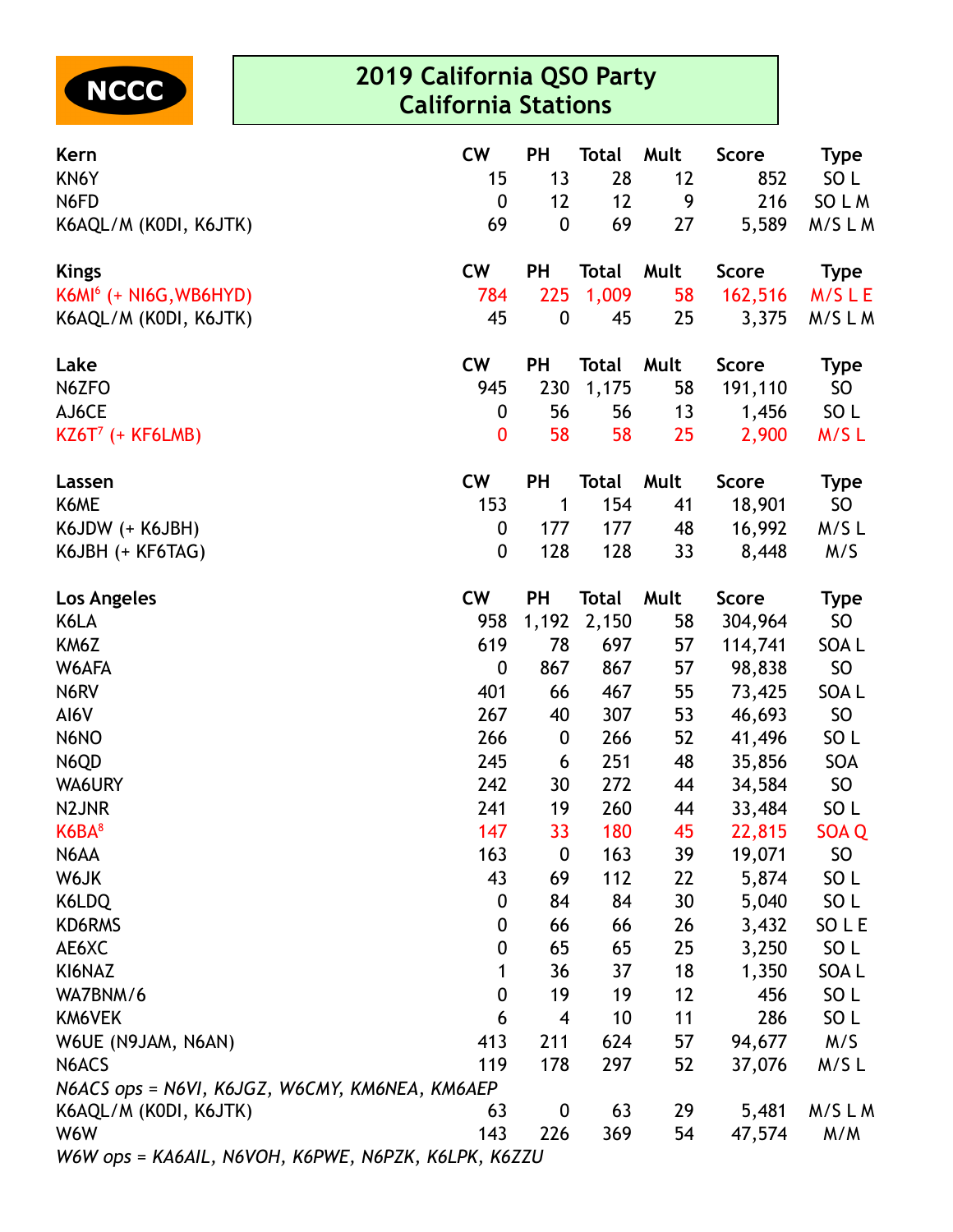

| Los Angeles<br>K6MHS (AI6V, KK6JBA, KM6HHQ)             | <b>CW</b><br>6   | PH<br>15         | <b>Total</b><br>21 | Mult<br>11     | <b>Score</b><br>528 | <b>Type</b><br>M/ML |
|---------------------------------------------------------|------------------|------------------|--------------------|----------------|---------------------|---------------------|
|                                                         |                  |                  |                    |                |                     |                     |
| Madera                                                  | <b>CW</b>        | PH               | <b>Total</b>       | Mult           | <b>Score</b>        | <b>Type</b>         |
| N6YEU                                                   | 373              | 151              | 524                | 54             | 76,734              | SO L E              |
| K6AQL/M (KODI, K6JTK)                                   | 39               | $\boldsymbol{0}$ | 39                 | 24             | 2,808               | M/SLM               |
| Marin                                                   | <b>CW</b>        | <b>PH</b>        | <b>Total</b>       | Mult           | <b>Score</b>        | <b>Type</b>         |
| K6RIM                                                   | 338              | 28               | 366                | 53             | 56,710              | SOA                 |
| KC6AWX                                                  | 0                | 432              | 432                | 53             | 45,792              | SO <sub>L</sub>     |
| K6BBQ                                                   | 0                | 56               | 56                 | 29             | 3,248               | SO <sub>L</sub>     |
| N6TQ                                                    | 24               | $\boldsymbol{0}$ | 24                 | 15             | 1,080               | SO <sub>L</sub>     |
| KK6VZE                                                  | $\boldsymbol{0}$ | 6                | 6                  | 6              | 72                  | SO <sub>L</sub>     |
| Mariposa                                                | <b>CW</b>        | <b>PH</b>        | <b>Total</b>       | Mult           | <b>Score</b>        | <b>Type</b>         |
| AD6RF                                                   | $\boldsymbol{0}$ | 3                | 3                  | 3              | 18                  | SO <sub>L</sub>     |
| N6TCE <sup>9</sup> (+ NZ6Q, N6ACL, K6KDD, K6KSO)        | 329              | 292              | 621                | 56             | 87,976              | M/MLE               |
| Mendocino                                               | <b>CW</b>        | PH               | <b>Total</b>       | Mult           | <b>Score</b>        | <b>Type</b>         |
| KE6WC                                                   | $\boldsymbol{0}$ | 267              | 267                | 51             | 27,234              | SO L                |
| N6WT                                                    | 154              | 48               | 202                | 47             | 26,226              | SO L E              |
| KM6G                                                    | $\boldsymbol{0}$ | 72               | 72                 | 34             | 4,896               | SO <sub>YL</sub>    |
| WA6KLK                                                  | 0                | 58               | 58                 | 30             | 3,480               | SO <sub>L</sub>     |
| KJ6VHZ                                                  | $\boldsymbol{0}$ | 33               | 33                 | 14             | 924                 | SO <sub>L</sub>     |
| KN6BCV                                                  | $\mathbf 0$      | 10               | 10                 | 9              | 180                 | SO <sub>L</sub>     |
| Merced                                                  | <b>CW</b>        | <b>PH</b>        | <b>Total</b>       | Mult           | <b>Score</b>        | <b>Type</b>         |
| KE6RGB                                                  | 65               | 6                | 71                 | 33             | 6,831               | SO L                |
| K6AQL/M (KODI, K6JTK)                                   | 44               | 0                | 44                 | 26             | 3,432               | M/SLM               |
| KU6W (K6SRZ, K9YC, W6GJB)                               | 522              | $\bf{0}$         | 522                | 54             | 84,564              | M/M E               |
| Modoc                                                   | <b>CW</b>        | <b>PH</b>        | <b>Total</b>       | Mult           | <b>Score</b>        | <b>Type</b>         |
| K6M                                                     | 915              | 532              | 1,447              | 58             | 220,922             | M/ME                |
| K6M ops = K4XU, W6RA, WN7K, AA5TL, KK7YC, WB7WHG, AE7EU |                  |                  |                    |                |                     |                     |
| Mono                                                    | <b>CW</b>        | <b>PH</b>        | <b>Total</b>       | Mult           | <b>Score</b>        | <b>Type</b>         |
| W6ML (W6KC op)                                          | 607              | 101              | 708                | 57             | 115,311             | SOA E               |
| W6SX                                                    | 356              | $\mathbf 0$      | 356                | 52             | 55,536              | SOA                 |
| WA6MRK                                                  | $\mathbf 0$      | 134              | 134                | 41             | 10,988              | SO <sub>1</sub>     |
| K6SBA <sup>10</sup>                                     | 0                | 3                | 3                  | $\overline{2}$ | 12                  | SO <sub>Q</sub>     |
| Monterey                                                | <b>CW</b>        | <b>PH</b>        | <b>Total</b>       | Mult           | <b>Score</b>        | <b>Type</b>         |
| K6ACV                                                   | $\boldsymbol{0}$ | 74               | 74                 | 30             | 4,440               | SO <sub>L</sub>     |
| <b>KJ6OHI11</b>                                         | 0                | 22               | 22                 | 15             | 660                 | <b>SOA</b>          |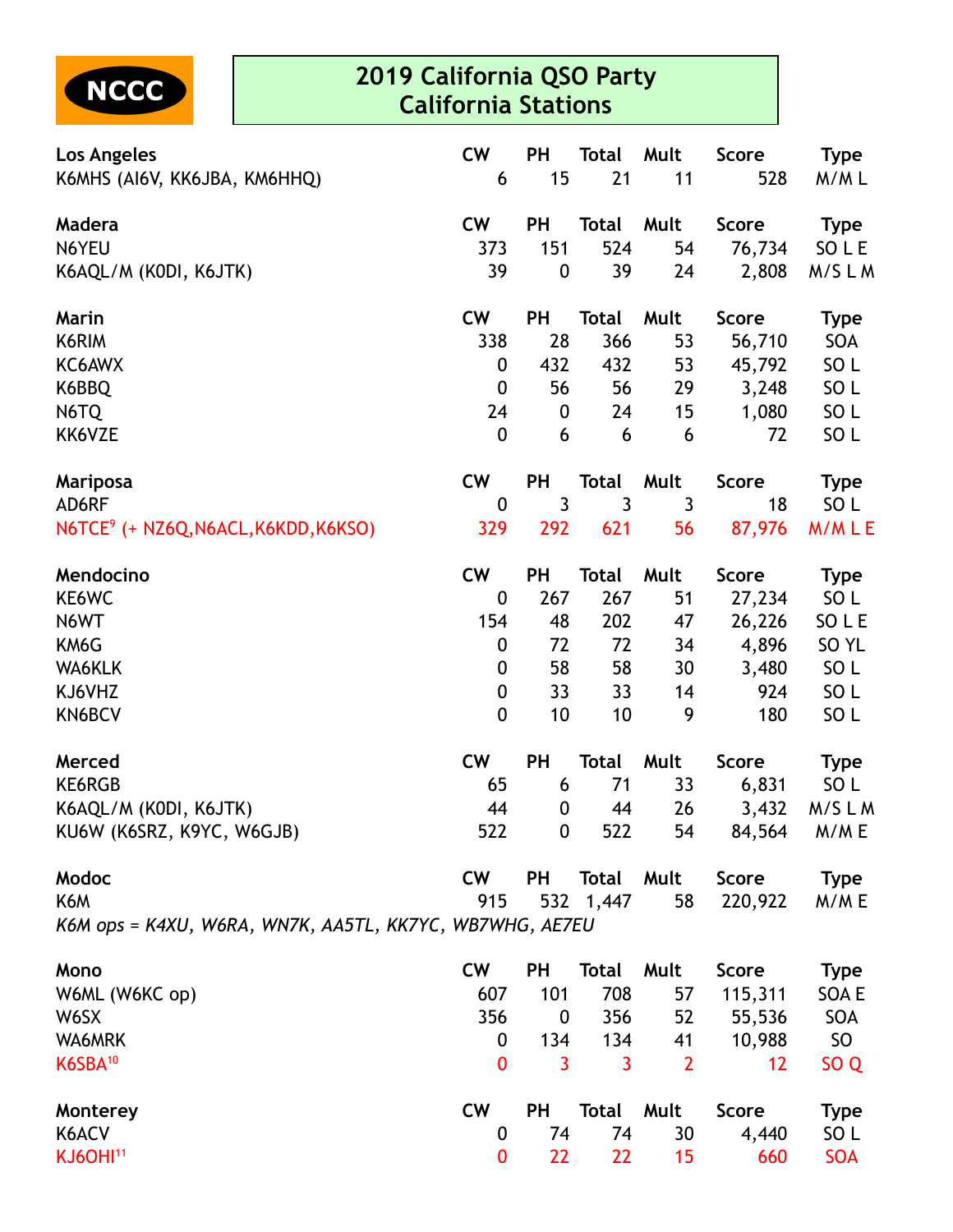

| Monterey                                            | <b>CW</b>          | <b>PH</b>                          | <b>Total</b>                   | Mult           | <b>Score</b> | <b>Type</b>              |
|-----------------------------------------------------|--------------------|------------------------------------|--------------------------------|----------------|--------------|--------------------------|
| KD6GWH<br>K6AQL/M (KODI, K6JTK)                     | $\mathbf 0$<br>105 | $\overline{4}$<br>$\boldsymbol{0}$ | $\overline{\mathbf{4}}$<br>105 | 3<br>34        | 24<br>10,710 | SO <sub>L</sub><br>M/SLM |
| <b>Napa</b>                                         | <b>CW</b>          | <b>PH</b>                          | <b>Total</b>                   | Mult           | <b>Score</b> | <b>Type</b>              |
| KE6ZSN                                              | $\boldsymbol{0}$   | 783                                | 783                            | 58             | 90,828       | <b>SO</b>                |
| AI6QZ                                               | 203                | $\boldsymbol{0}$                   | 203                            | 46             | 28,014       | SO L E                   |
| N7UWD                                               | 0                  | 101                                | 101                            | 44             | 8,888        | SO <sub>L</sub>          |
| <b>Nevada</b>                                       | <b>CW</b>          | <b>PH</b>                          | <b>Total</b>                   | Mult           | <b>Score</b> | <b>Type</b>              |
| W6FA                                                | 557                | 125                                | 682                            | 56             | 107,576      | <b>SO</b>                |
| K9JM                                                | 556                | 58                                 | 614                            | 52             | 92,768       | <b>SO</b>                |
| W6EU                                                | 361                | $\boldsymbol{0}$                   | 361                            | 54             | 58,482       | <b>SO</b>                |
| WB6CZG                                              | $\boldsymbol{0}$   | 81                                 | 81                             | 25             | 4,050        | SO <sub>Q</sub>          |
| K6III                                               | 21                 | $\boldsymbol{0}$                   | 21                             | $\overline{2}$ | 126          | SO <sub>L</sub>          |
| W6DOJ (K6XN, K6YN, N6SWX)                           | 409                | 139                                | 548                            | 55             | 82,775       | M/ML                     |
| Orange                                              | <b>CW</b>          | <b>PH</b>                          | <b>Total</b>                   | Mult           | <b>Score</b> | <b>Type</b>              |
| W6ZL <sup>12</sup>                                  | 575                | $\bf{0}$                           | 575                            | 55             | 94,875       | <b>SOAL</b>              |
| N6GP                                                | 403                | 26                                 | 429                            | 52             | 65,572       | <b>SO</b>                |
| N6OKU                                               | $\mathbf 0$        | 462                                | 462                            | 53             | 48,972       | SO <sub>L</sub>          |
| N6MU                                                | 307                | 9                                  | 316                            | 50             | 46,950       | SO <sub>L</sub>          |
| AA6PW                                               | 235                | 27                                 | 262                            | 51             | 38,709       | <b>SO</b>                |
| KB6A                                                | $\boldsymbol{0}$   | 101                                | 101                            | 30             | 6,060        | SO <sub>L</sub>          |
| K6PGH                                               | $\boldsymbol{0}$   | 38                                 | 38                             | 23             | 1,748        | SO <sub>L</sub>          |
| K6GTE                                               | 5                  | 5                                  | 10                             | 5              | 125          | SO Q E                   |
| $N6MJ (+ OLIVER)$                                   | 515                | 361                                | 876                            | 56             | 126,952      | M/S                      |
| W6ZE (KI6X, K6PGH, N6GP, W6WG, KH6WZ)               | 56                 | 35                                 | 91                             | 30             | 7,140        | M/MLE                    |
| N6HCN                                               |                    |                                    |                                |                |              | C                        |
| <b>Placer</b>                                       | <b>CW</b>          | <b>PH</b>                          | <b>Total</b>                   | Mult           | <b>Score</b> | <b>Type</b>              |
| WX6V                                                | 510                | 99                                 | 609                            | 56             | 96,768       | <b>SO</b>                |
| KA6W                                                | 111                | $\boldsymbol{0}$                   | 111                            | 28             | 9,324        | SO <sub>L</sub>          |
| KD6HOF                                              | 0                  | 46                                 | 46                             | 18             | 1,656        | SO <sub>L</sub>          |
| K6GPB <sup>13</sup>                                 | 23                 | $\bf{0}$                           | 23                             | 9              | 621          | SO <sub>Q</sub>          |
| WU6X                                                | 4                  | $\boldsymbol{0}$                   | 4                              | 4              | 48           | SO L M                   |
| <b>KN6DRN</b>                                       | $\boldsymbol{0}$   | 3                                  | 3                              | 3              | 18           | SO <sub>L</sub>          |
| W6EK                                                | 5                  | 315                                | 320                            | 53             | 34,185       | M/MLE                    |
| W6EK ops = AI6JB, AI6US, WB6POT, K6KEC, W6YUE, NI2U |                    |                                    |                                |                |              |                          |

| <b>Plumas</b>        | CW. | <b>PH</b> | Total Mult Score |                            | <b>Type</b> |
|----------------------|-----|-----------|------------------|----------------------------|-------------|
| $W6CQP14$ (KH2TJ op) |     |           |                  | 599 64 663 57 109,725 SOAL |             |
| K6CEL                |     |           |                  | 0 41 41 19 1,558 SOQE      |             |
| W6DT (+ N6UWQ)       |     |           |                  | 0 103 103 32 6,592 M/SLE   |             |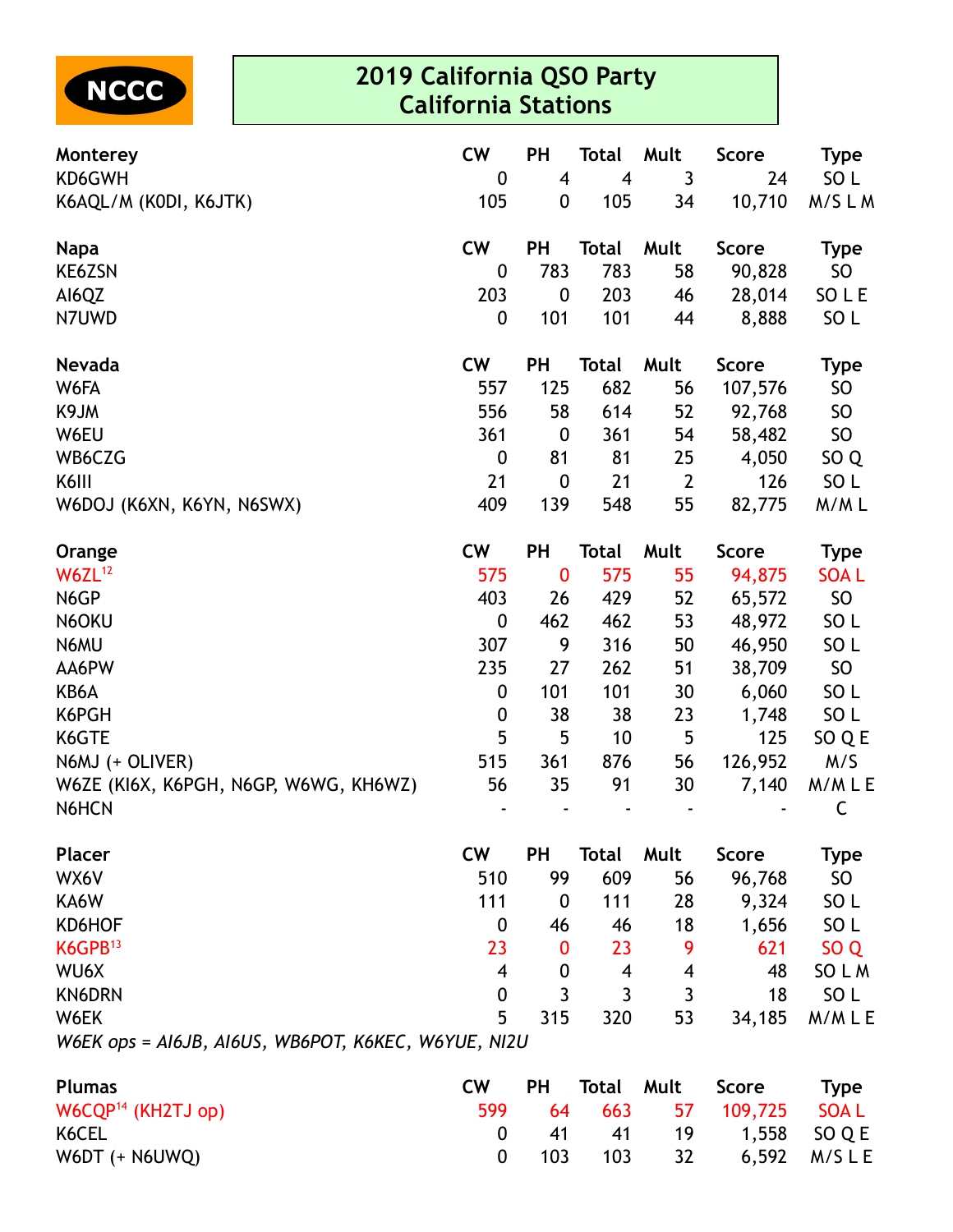

| Riverside                                                      | <b>CW</b>        | <b>PH</b>        | <b>Total</b> | Mult | Score        | Type            |
|----------------------------------------------------------------|------------------|------------------|--------------|------|--------------|-----------------|
| NO6T <sup>15</sup> (KI6RRN, @WA6TQT)                           | 1,172            | 1,628            | 2,800        | 58   | 392,776      | <b>SO</b>       |
| WA6KHK <sup>16</sup>                                           | 300              | 111              | 411          | 52   | 58,344       | SOA Q           |
| NC6V                                                           | 325              | 0                | 325          | 48   | 46,800       | SO <sub>L</sub> |
| KJ6UUS                                                         | 0                | 231              | 231          | 49   | 22,638       | SO              |
| <b>Sacramento</b>                                              | <b>CW</b>        | <b>PH</b>        | Total        | Mult | <b>Score</b> | <b>Type</b>     |
| N6JV                                                           | 910              | 666              | 1,576        | 58   | 235,596      | SO              |
| NR6Q                                                           | 0                | 1,608            | 1,608        | 58   | 186,528      | <b>SO</b>       |
| N6RK                                                           | 534              | 0                | 534          | 55   | 88,110       | SO              |
| WA6OSX                                                         | 118              | 324              | 442          | 56   | 56,112       | <b>SO</b>       |
| W6BS                                                           | 0                | 272              | 272          | 52   | 28,288       | <b>SO</b>       |
| K6TQ                                                           | 0                | 53               | 53           | 14   | 1,484        | <b>SO</b>       |
| W6NKR                                                          | $\boldsymbol{0}$ | 32               | 32           | 22   | 1,408        | SO <sub>L</sub> |
| <b>NM3S/6</b>                                                  | $\mathbf 0$      | 32               | 32           | 20   | 1,280        | SO <sub>L</sub> |
| K6DGQ                                                          | 24               | $\boldsymbol{0}$ | 24           | 11   | 792          | SO <sub>L</sub> |
| K6KEC                                                          | $\mathbf 0$      | 16               | 16           | 14   | 448          | SO <sub>L</sub> |
| W6SFM                                                          | 186              | $\boldsymbol{0}$ | 186          | 44   | 24,552       | M/SL            |
| W6SFM ops = N6MQL, WB6UBK, AI6U, K6CIM, K6LQ, KJ6CA            |                  |                  |              |      |              |                 |
| K6AQL/M (KODI, K6JTK)                                          | 32               | $\boldsymbol{0}$ | 32           | 12   | 1,152        | M/SLM           |
| San Benito                                                     | <b>CW</b>        | <b>PH</b>        | <b>Total</b> | Mult | <b>Score</b> | <b>Type</b>     |
| K6VVA/6                                                        | 71               | $\overline{7}$   | 78           | 29   | 6,583        | SO L E          |
| K6AQL/M (KODI, K6JTK)                                          | 40               | 4                | 44           | 23   | 2,944        | M/SLM           |
| N6SBC                                                          | $\mathbf 0$      | 19               | 19           | 8    | 304          | M/SLE           |
| N6SBC ops = N6SBC, W6TST, AG6GE, KD6LSH, KK6MES, KM6OMQ, N6HKT |                  |                  |              |      |              |                 |
| W6BX                                                           | 998              | 681              | 1,679        | 58   | 252,648      | M/M E YL        |
| W6BX ops = K6EU, K6SRZ, K6YL, K9YC, N3ZZ, N6RNO, W6GJB         |                  |                  |              |      |              |                 |
| San Bernardino                                                 | <b>CW</b>        | <b>PH</b>        | Total        | Mult | <b>Score</b> | <b>Type</b>     |
| K6VO (K6NR op)                                                 | 947              | $\boldsymbol{0}$ | 947          | 57   | 161,937      | <b>SO</b>       |
| WB6HYH                                                         | $\boldsymbol{0}$ | 438              | 438          | 53   | 46,428       | SO <sub>L</sub> |
| KE6FQC                                                         | $\boldsymbol{0}$ | 54               | 54           | 21   | 2,268        | SO <sub>L</sub> |
| N6GKB                                                          | 0                | 41               | 41           | 24   | 1,968        | SOA             |
| K6DDZ                                                          | $\boldsymbol{0}$ | 39               | 39           | 11   | 858          | SO L E YL       |
| WA6SUN (K6DKY, KI6GQX, KM6VOL)                                 | 0                | 5                | 5            | 5    | 50           | $M/S$ L         |
| San Diego                                                      | <b>CW</b>        | <b>PH</b>        | <b>Total</b> | Mult | <b>Score</b> | <b>Type</b>     |
| NC6K                                                           | 1,142            | 0                | 1,142        | 56   | 191,856      | SOA             |
| WN6K                                                           | 826              | 0                | 826          | 57   | 141,288      | SO <sub>L</sub> |
| K6WSC                                                          | 778              | $\boldsymbol{0}$ | 778          | 53   | 123,702      | SO E            |
| K6JO                                                           | $\boldsymbol{0}$ | 1,055            | 1,055        | 57   | 120,270      | SO <sub>L</sub> |
| K6AR                                                           | 583              | $\boldsymbol{0}$ | 583          | 54   | 94,446       | SO              |
| N6EP                                                           | 210              | 61               | 271          | 41   | 30,832       | SO <sub>L</sub> |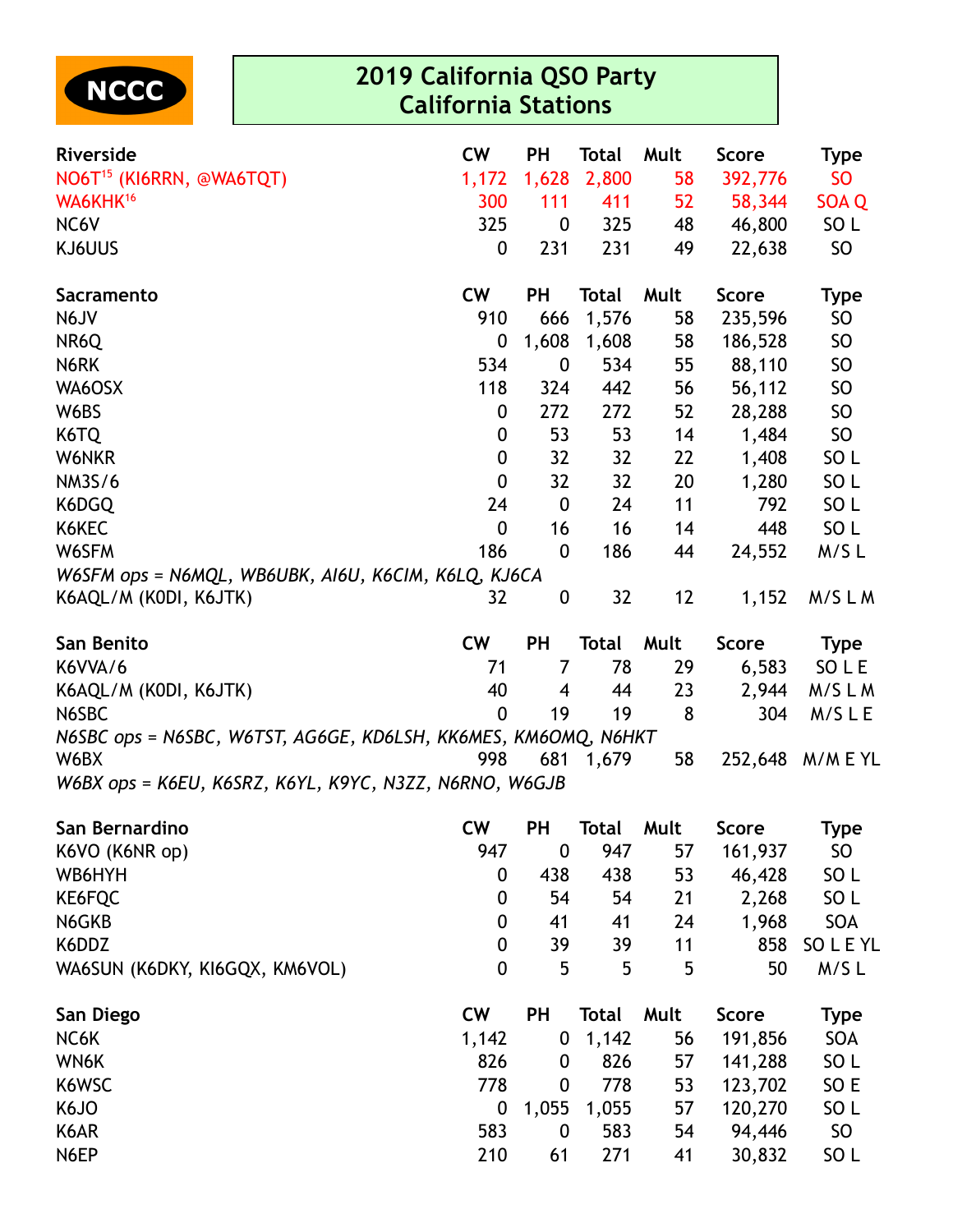

| San Diego                   | <b>CW</b>                   | РH  | Total     | Mult           | <b>Score</b> | Type            |
|-----------------------------|-----------------------------|-----|-----------|----------------|--------------|-----------------|
| KE6PY                       | 153                         | 18  | 171       | 39             | 19,305       | SO <sub>L</sub> |
| N6RVI                       | 0                           | 209 | 209       | 42             | 17,556       | <b>SO</b>       |
| K <sub>2</sub> RP           | 125                         | 42  | 167       | 33             | 15,147       | SO <sub>L</sub> |
| W6MZ                        | 80                          | 0   | 80        | 27             | 6,480        | SO <sub>Q</sub> |
| W6JBR                       | 21                          | 34  | 55        | 19             | 2,489        | SO <sub>L</sub> |
| W6SMF                       | 11                          | 0   | 11        | 6              | 198          | SO <sub>L</sub> |
| KC6MIE                      | 0                           | 8   | 8         | $\overline{2}$ | 32           | SO <sub>L</sub> |
| NT6Q (N5ZO op)              | 1,409                       |     | 744 2,153 | 58             | 331,470      | M/S             |
| NX6T                        | 630                         | 444 | 1,074     | 57             | 158,346      | M/S             |
| $NYAT$ one - $M/OKY$ $NKKI$ | WODWS NECY WALLY KEGO NAKAR |     |           |                |              |                 |

*NX6T ops = WQ6X, N6KI, W2PWS, N6CY, WM6Y, K6GO, NA6MB*

| <b>San Francisco</b>                     | <b>CW</b>        | PH               | <b>Total</b>   | Mult | <b>Score</b> | <b>Type</b>     |
|------------------------------------------|------------------|------------------|----------------|------|--------------|-----------------|
| <b>NU6V<sup>17</sup></b>                 | 284              | 3                | 287            | 48   | 41,184       | <b>SOAL</b>     |
| KJ6PTX                                   | $\boldsymbol{0}$ | 20               | 20             | 13   | 520          | SO <sub>L</sub> |
| K6MM (+ K6TD, ND2T, AD6TF, AF6RT, NONKJ) | 718              | 140              | 858            | 57   | 138,738      | M/SE            |
| San Joaquin                              | <b>CW</b>        | PH               | <b>Total</b>   | Mult | <b>Score</b> | <b>Type</b>     |
| K6JF                                     | 196              | $\boldsymbol{0}$ | 196            | 49   | 28,812       | SO <sub>L</sub> |
| K6YK                                     | 209              | 3                | 212            | 44   | 27,852       | SO              |
| N6NFB                                    | $\boldsymbol{0}$ | 22               | 22             | 11   | 484          | SO <sub>L</sub> |
| K6AQL/M (KODI, K6JTK)                    | 32               | $\mathbf 0$      | 32             | 23   | 2,208        | M/SLM           |
| N6ESL <sup>18</sup> (K6EI, W6ESL)        | 534              | 73               | 607            | 55   | 96,140       | M/MLE           |
| N6LHL (+ WB6NVB, K6TVT)                  | $\overline{2}$   | 6                | 8              | 5    | 90           | M/MLE           |
| San Luis Obispo                          | <b>CW</b>        | <b>PH</b>        | <b>Total</b>   | Mult | <b>Score</b> | <b>Type</b>     |
| W6TK                                     | 741              | 741              | 1,482          | 58   | 214,890      | SOA             |
| W6AYC <sup>19</sup>                      | 1,193            | $\bf{0}$         | 1,193          | 56   | 200,424      | SO <sub>L</sub> |
| W6NK                                     | $\mathbf 0$      | 198              | 198            | 43   | 17,028       | SO              |
| K6JTA                                    | 86               | 11               | 97             | 22   | 6,160        | SO              |
| W6RR                                     | $\boldsymbol{0}$ | 40               | 40             | 28   | 2,240        | SOA             |
| W6BDX                                    | $\mathbf 0$      | $\overline{7}$   | $\overline{7}$ | 6    | 84           | SO <sub>L</sub> |
| K6AQL/M (KODI, K6JTK)                    | 24               | $\boldsymbol{0}$ | 24             | 18   | 1,296        | M/SLM           |
| San Mateo                                | <b>CW</b>        | PH               | <b>Total</b>   | Mult | <b>Score</b> | <b>Type</b>     |
| K0DTJ                                    | 299              | $\boldsymbol{0}$ | 299            | 52   | 46,644       | SO <sub>L</sub> |
| K6KLY                                    | $\boldsymbol{0}$ | 388              | 388            | 52   | 40,352       | SO <sub>L</sub> |
| K6TU                                     | $\mathbf 0$      | 201              | 201            | 48   | 19,296       | SO              |
| KJ6TSX                                   | $\mathbf 0$      | 56               | 56             | 30   | 3,360        | SO <sub>L</sub> |
| K6TET                                    | 60               | $\boldsymbol{0}$ | 60             | 16   | 2,880        | SO              |
| KI6UDZ                                   | $\boldsymbol{0}$ | 37               | 37             | 20   | 1,480        | SO <sub>L</sub> |
| AI6UW                                    | $\boldsymbol{0}$ | 34               | 34             | 19   | 1,292        | SO <sub>L</sub> |
| W6RQ                                     | $\boldsymbol{0}$ | 29               | 29             | 14   | 812          | SO <sub>L</sub> |
| KU6F $(+$ K6TTF)                         | $\mathbf 0$      | 15               | 15             | 10   |              | 300 M/S L E YL  |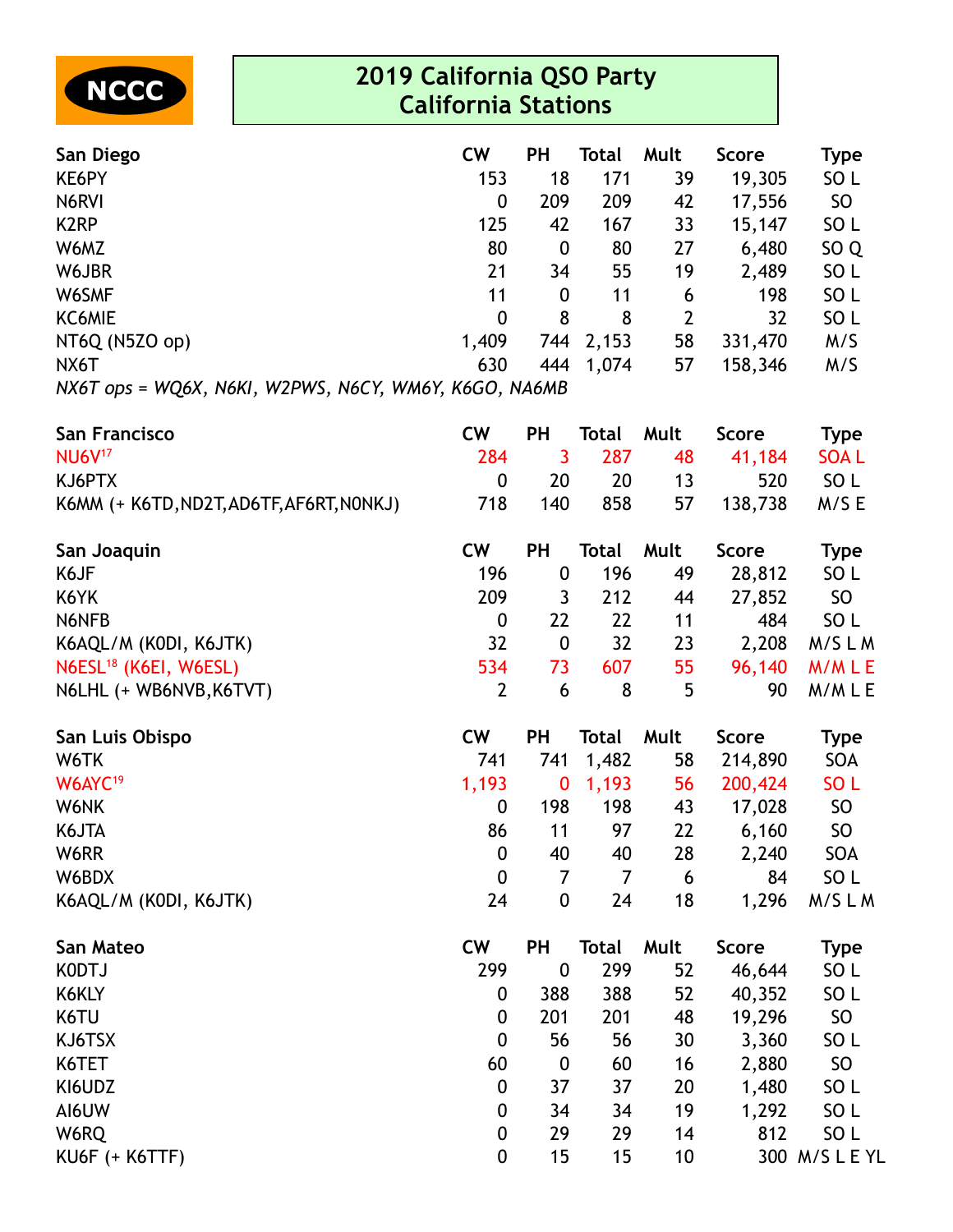

| Santa Barbara                     | <b>CW</b>        | <b>PH</b>        | <b>Total</b> | Mult           | <b>Score</b> | Type            |
|-----------------------------------|------------------|------------------|--------------|----------------|--------------|-----------------|
| NN6DX (W1PR op)                   | 563              | 122              | 685          | 57             | 110,181      | <b>SO</b>       |
| N6MW <sup>20</sup>                | 235              | $\bf{0}$         | 235          | 47             | 33,135       | <b>SOA</b>      |
| WB6KDH                            | $\boldsymbol{0}$ | 20               | 20           | 11             | 440          | SO <sub>L</sub> |
| W6RFU (AC6T, WS6MT, N6RAJ)        | 575              | 133              | 708          | 56             | 111,496      | M/S             |
| W6COW <sup>21</sup> (AA6DW, NK6A) | 423              | 137              | 560          | 56             | 86,408       | M/ML            |
| W6OUL                             |                  |                  |              |                |              | $\mathsf C$     |
| Santa Clara                       | <b>CW</b>        | <b>PH</b>        | <b>Total</b> | Mult           | <b>Score</b> | <b>Type</b>     |
| NW6P <sup>22</sup> (W9KKN op)     | 874              | 875              | 1,749        | 58             | 253,576      | <b>SOA</b>      |
| AE6Y                              | 1,007            | 533              | 1,540        | 58             | 237,046      | SO              |
| N6TV                              | 1,201            | $\boldsymbol{0}$ | 1,201        | 56             | 201,768      | SO              |
| W8RJL/6                           | 545              | $\overline{2}$   | 547          | 56             | 91,784       | SO <sub>L</sub> |
| AJ6V                              | 544              | 0                | 544          | 53             | 86,496       | <b>SO</b>       |
| AC6YY                             | 287              | 12               | 299          | 51             | 45,135       | SO <sub>L</sub> |
| KM6I                              | 150              | 4                | 154          | 41             | 18,778       | SOA             |
| K6KQV                             | 138              | $\boldsymbol{0}$ | 138          | 39             | 16,146       | SO <sub>L</sub> |
| KC7XE                             | $\boldsymbol{0}$ | 93               | 93           | 43             | 7,998        | SO <sub>L</sub> |
| W6FB                              | 47               | 17               | 64           | 26             | 4,550        | SO              |
| W6IFN                             | 0                | 63               | 63           | 22             | 2,772        | SO <sub>L</sub> |
| KO6LU                             | 27               | 14               | 41           | 20             | 2,180        | SO <sub>L</sub> |
| W4NJK                             | 32               | $\boldsymbol{0}$ | 32           | 18             | 1,728        | SO <sub>L</sub> |
| W6DR (+ N9YS, WB6RJH)             | 580              | 397              | 977          | 57             | 144,438      | M/S             |
| K6AQL/M (KODI, K6JTK)             | 54               | $\boldsymbol{0}$ | 54           | 28             | 4,536        | M/SLM           |
| Santa Cruz                        | <b>CW</b>        | PH               | <b>Total</b> | Mult           | <b>Score</b> | <b>Type</b>     |
| K6XX                              | 1,229            | 1,081            | 2,310        | 58             | 339,242      | SOA             |
| WC6Y                              | 284              | $\boldsymbol{0}$ | 284          | 53             | 45,156       | SO <sub>L</sub> |
| AI6LY                             | $\boldsymbol{0}$ | 235              | 235          | 49             | 23,030       | SO              |
| K6GHA                             | $\boldsymbol{0}$ | 98               | 98           | 37             | 7,252        | SO <sub>L</sub> |
| AC6SL                             | 48               | $\boldsymbol{0}$ | 48           | 20             | 2,880        | SO <sub>L</sub> |
| K6PDL                             | $\boldsymbol{0}$ | 25               | 25           | 11             | 550          | SO <sub>L</sub> |
| K6MMM (KE1B, W6NN)                | 933              | 662              | 1,595        | 58             | 239,134      | M/S             |
| <b>Shasta</b>                     | <b>CW</b>        | <b>PH</b>        | Total        | Mult           | <b>Score</b> | <b>Type</b>     |
| K6MR                              | 1,336            | $\boldsymbol{0}$ | 1,336        | 57             | 228,456      | SO <sub>1</sub> |
| K6KS                              | 0                | 210              | 210          | 48             | 20,160       | SO <sub>L</sub> |
| K6VTQ                             | 0                | 25               | 25           | 13             | 650          | SO <sub>L</sub> |
| KM6YOT                            | $\mathbf 0$      | $\overline{3}$   | $\mathbf{3}$ | $\overline{3}$ | 18           | SO <sub>L</sub> |
| <b>Sierra</b>                     | <b>CW</b>        | <b>PH</b>        | Total        | Mult           | <b>Score</b> | <b>Type</b>     |
| $W6MY^{23}$ (+ K6DAJ)             | 1,007            | 507              | 1,514        | 58             | 234,030      | M/S             |
| K6ST (+ AA7GT)                    | 87               | 135              | 222          | 47             | 24,957       | M/SL            |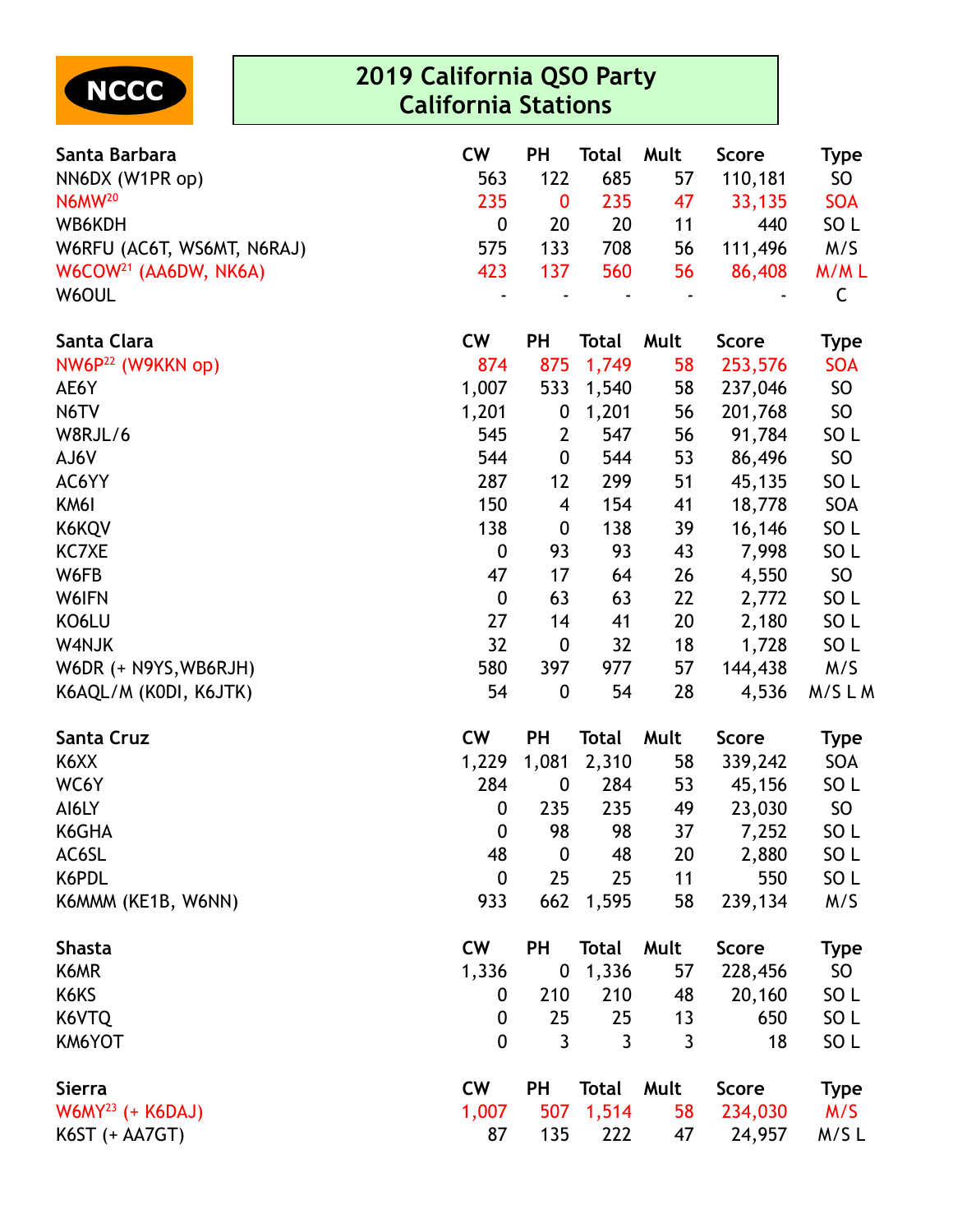

| Siskiyou                                          | <b>CW</b>        | <b>PH</b>        | <b>Total</b>   | Mult           | <b>Score</b> | <b>Type</b>     |
|---------------------------------------------------|------------------|------------------|----------------|----------------|--------------|-----------------|
| AG7GP/6                                           | 76               | 72               | 148            | 41             | 15,252       | SO L E YL       |
| WU6X                                              | 44               | 3                | 47             | 14             | 1,932        | SO L M          |
| <b>K6S</b> <sup>24</sup>                          | 356              | 307              | 663            | 56             | 94,192       | M/MLE           |
| K6S ops = NA7OM, WB6FFC, K7GT, NA7RW, W7FS, W6ROX |                  |                  |                |                |              |                 |
| KI6MQX                                            |                  |                  |                |                |              | $\mathsf C$     |
| Solano                                            | <b>CW</b>        | <b>PH</b>        | <b>Total</b>   | Mult           | <b>Score</b> | <b>Type</b>     |
| N6JS                                              | $\boldsymbol{0}$ | 1,218            | 1,218          | 58             | 141,288      | <b>SO</b>       |
| KI6YYT                                            | 0                | 66               | 66             | 25             | 3,300        | SO L YL         |
| WB6BET                                            | 0                | 63               | 63             | 25             | 3,150        | SO <sub>L</sub> |
| KM6FAK                                            | $\boldsymbol{0}$ | 25               | 25             | 18             | 900          | <b>SO</b>       |
| K6AQL/M (KODI, K6JTK)                             | 33               | $\boldsymbol{0}$ | 33             | 23             | 2,277        | M/SLM           |
| <b>Sonoma</b>                                     | <b>CW</b>        | <b>PH</b>        | <b>Total</b>   | Mult           | <b>Score</b> | <b>Type</b>     |
| N6IE                                              | 896              | 949              | 1,845          | 58             | 265,988      | SOA             |
| KG6N                                              | 624              | 62               | 686            | 57             | 113,772      | SOA             |
| N3RC/6                                            | 512              | 141              | 653            | 55             | 99,990       | SO              |
| W6XU                                              | 328              | 146              | 474            | 55             | 70,180       | SOA             |
| N6TVN <sup>25</sup>                               | 146              | $\boldsymbol{0}$ | 146            | 38             | 16,644       | SO <sub>Q</sub> |
| NG6X (AJ6FK op)                                   | 106              | 17               | 123            | 32             | 11,264       | SO              |
| WW6D                                              | 79               | $\boldsymbol{0}$ | 79             | 34             | 8,058        | SO <sub>L</sub> |
| AE6YB                                             | 0                | 101              | 101            | 36             | 7,272        | SO <sub>L</sub> |
| AI6SX                                             | $\boldsymbol{0}$ | $\overline{2}$   | $\mathbf{2}$   | $\overline{2}$ | 8            | SO <sub>L</sub> |
| <b>Stanislaus</b>                                 | <b>CW</b>        | <b>PH</b>        | <b>Total</b>   | Mult           | <b>Score</b> | <b>Type</b>     |
| <b>N6DE</b> <sup>26</sup>                         | 698              | 270              | 968            | 58             | 152,772      | <b>SOAL</b>     |
| K6CSL                                             | 94               | $\boldsymbol{0}$ | 94             | 32             | 9,024        | SO <sub>L</sub> |
| K6AQL/M (KODI, K6JTK)                             | 13               | $\boldsymbol{0}$ | 13             | 10             | 390          | M/SLM           |
| <b>Sutter</b>                                     | <b>CW</b>        | <b>PH</b>        | <b>Total</b>   | Mult           | <b>Score</b> | <b>Type</b>     |
| KC9EI                                             | 151              | $\boldsymbol{0}$ | 151            | 32             | 14,496       | SO <sub>L</sub> |
| N6IQY                                             | 0                | 45               | 45             | 20             | 1,800        | SO <sub>L</sub> |
| K6VNR                                             | $\boldsymbol{0}$ | $\overline{2}$   | $\overline{2}$ | $\mathbf{3}$   | 12           | SO <sub>L</sub> |
| K6AQL/M (KODI, K6JTK)                             | 36               | $\mathbf{0}$     | 36             | 12             | 1,296        | M/SLM           |
| <b>Tehama</b>                                     | <b>CW</b>        | <b>PH</b>        | <b>Total</b>   | Mult           | <b>Score</b> | <b>Type</b>     |
| K6T <sup>27</sup> (AA1ON, W1RH, W1SRD, K0BEE)     | 1,057            | 1,037            | 2,094          | 58             | 304,210      | M/SE            |
| <b>Trinity</b>                                    | <b>CW</b>        | <b>PH</b>        | <b>Total</b>   | Mult           | <b>Score</b> | <b>Type</b>     |
| N6CQP (WL7YQ op)                                  | 1                | 69               | 70             | 29             | 4,089        | SO E            |
| KE6HEC                                            | 0                | $\overline{7}$   | $\overline{7}$ | $\overline{7}$ | 98           | SO              |
| <b>Tulare</b>                                     | <b>CW</b>        | <b>PH</b>        | <b>Total</b>   | Mult           | <b>Score</b> | <b>Type</b>     |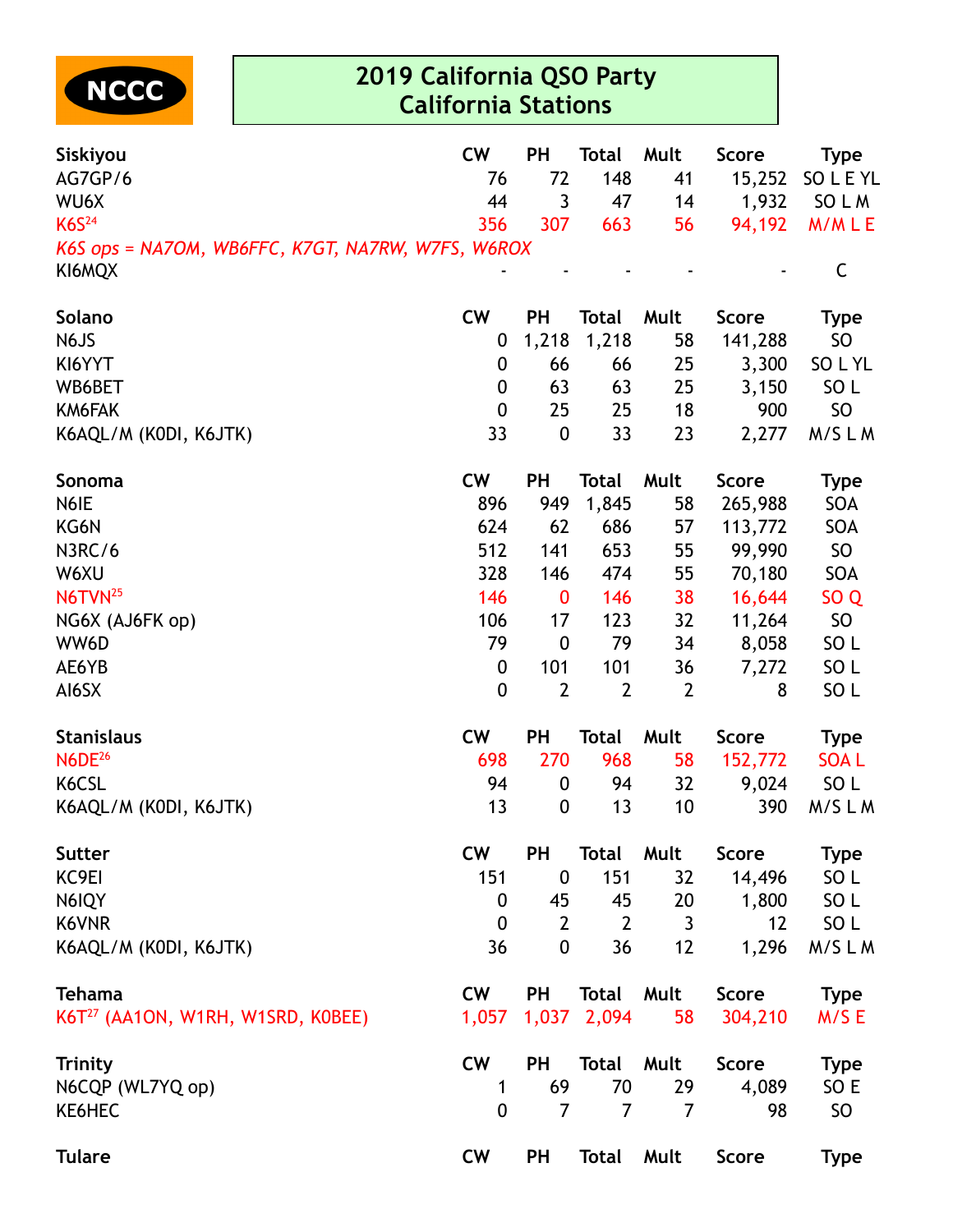

| <b>Tulare</b>                                           | <b>CW</b>        | <b>PH</b>        | <b>Total</b>   | Mult           | Score        | <b>Type</b>     |
|---------------------------------------------------------|------------------|------------------|----------------|----------------|--------------|-----------------|
| N6LL                                                    | 94               | 156              | 250            | 42             | 24,948       | SO L E          |
| W6RGG                                                   | 32               | $\boldsymbol{0}$ | 32             | 22             | 2,112        | <b>SO</b>       |
| K6MXA                                                   | $\mathbf 0$      | 36               | 36             | 14             | 1,008        | SO L E          |
| KK6VLO                                                  | $\boldsymbol{0}$ | 32               | 32             | 15             | 960          | SO L E          |
| NS6T <sup>28</sup> (+ W6RGG)                            | 390              | 408              | 798            | 56             | 111,216      | M/SLE           |
| K6AQL/M (KODI, K6JTK)                                   | 66               | 6                | 72             | 29             | 6,090        | M/SLM           |
| <b>Tuolumne</b>                                         | <b>CW</b>        | PH               | <b>Total</b>   | Mult           | <b>Score</b> | <b>Type</b>     |
| KOEJ/6                                                  | 471              | 36               | 507            | 52             | 77,220       | SO L E          |
| N6GEO <sup>29</sup>                                     | 210              | 115              | 325            | 47             | 40,420       | <b>SOA</b>      |
| WA6HNA                                                  | 15               | 33               | 48             | 19             | 2,109        | <b>SO</b>       |
| Ventura                                                 | <b>CW</b>        | PH               | <b>Total</b>   | Mult           | <b>Score</b> | <b>Type</b>     |
| NQ6X                                                    | 0                | 281              | 281            | 46             | 25,852       | SO L E          |
| AD6SF                                                   | $\mathbf{0}$     | 79               | 79             | 30             | 4,740        | SOA L           |
| KJ6TTR                                                  | 16               | 43               | 59             | 32             | 4,288        | SOA L           |
| W6JWP                                                   | $\boldsymbol{0}$ | 40               | 40             | 17             | 1,360        | SOA L           |
| N6ZE                                                    | $\boldsymbol{0}$ | 20               | 20             | 8              | 320          | SO <sub>L</sub> |
| AG6AG                                                   | $\boldsymbol{0}$ | 11               | 11             | 9              | 198          | SO              |
| <b>KDORU</b>                                            | $\boldsymbol{0}$ | $\overline{2}$   | $\overline{2}$ | $\mathbf{2}$   | 8            | SO L YL         |
| KN6BLF                                                  | $\mathbf{0}$     | $\overline{2}$   | $\overline{2}$ | $\overline{2}$ | 8            | SO <sub>L</sub> |
| N6MI (+ N7DA, AF6O)                                     | 800              | 288              | 1,088          | 57             | 169,632      | M/S E           |
| Yolo                                                    | <b>CW</b>        | PH               | <b>Total</b>   | Mult           | Score        | <b>Type</b>     |
| K6CQP <sup>30</sup> (KE8FT, W6AW)                       | 281              | 457              | 738            | 58             | 101,906      | M/S             |
| K6AQL/M (KODI, K6JTK)                                   | 46               | $\boldsymbol{0}$ | 46             | 26             | 3,588        | M/SLM           |
| Yuba                                                    | <b>CW</b>        | PH               | <b>Total</b>   | Mult           | <b>Score</b> | <b>Type</b>     |
| $W6XB^{31}$                                             | 573              | 98               | 671            | 58             | 111,070      | <b>SOA</b>      |
| K6AQL/M (KODI, K6JTK)                                   | 29               | $\boldsymbol{0}$ | 29             | 8              | 696          | M/SLM           |
| W6KJ <sup>32</sup> (N9BD, KK6VZD, KK1BUD)               | 33               | 231              | 264            | 40             | 22,440       | M/M             |
| $\sim$ $\sim$ $\sim$ $\sim$ $\sim$ $\sim$<br>$\sqrt{2}$ |                  |                  |                |                |              |                 |

C = *Checklog* E = Country Expedition  $L = Low Power$ M = Mobile M/M = Multi-Multi M/S = Multi-Single  $Q = QRP$ YL = Female Operator

<sup>1</sup>New record for SOA HP Amador <sup>2</sup>New record for M/M LP Colusa